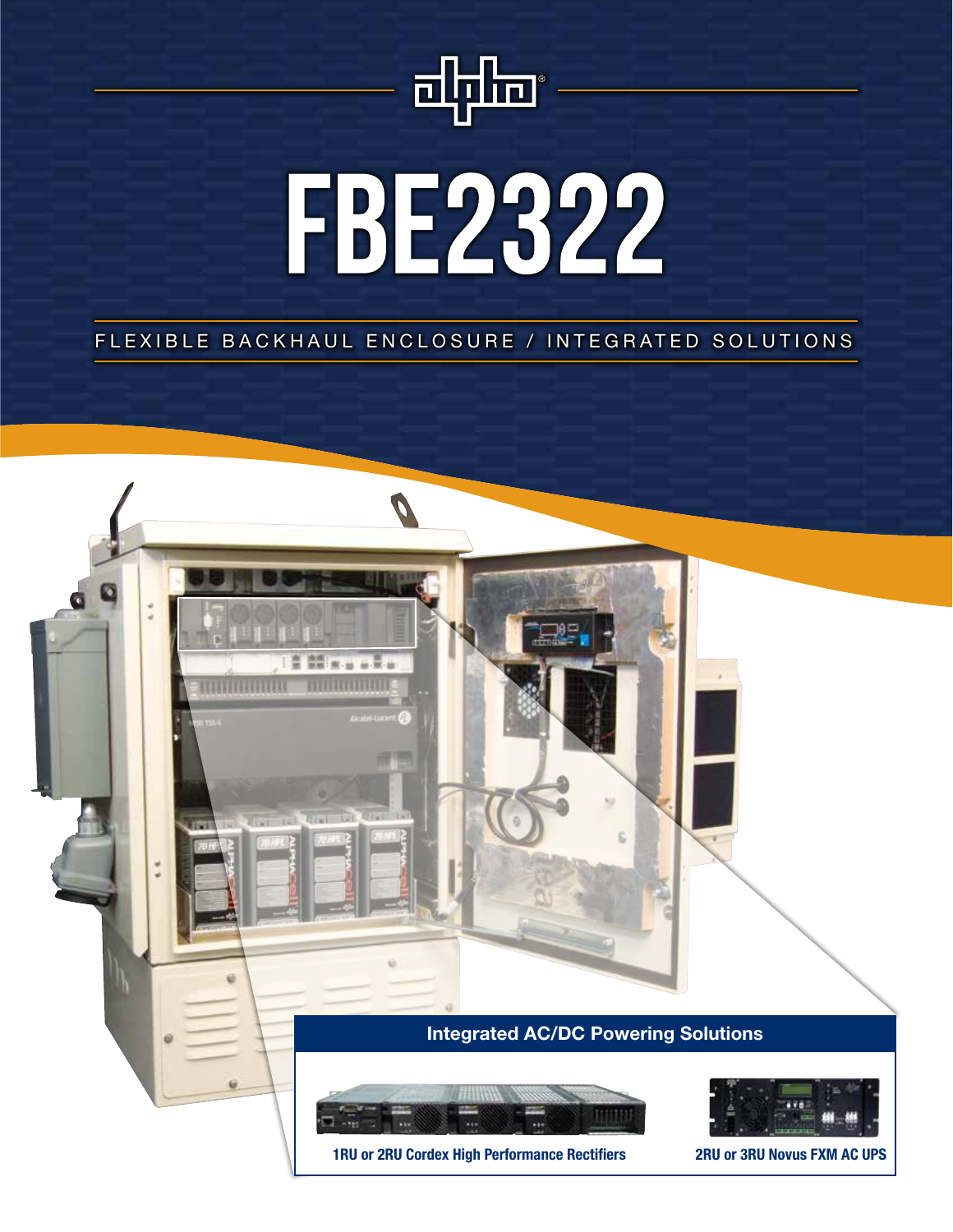## **IFBE MODULAR DESIGN**

#### Enclosure Lid

1

2

4

FBE2322-LID provides maximum solar shielding with its double walled aluminum-welded construction, with optional fan cooling exhaust, is field removable for future expansion and equipment access (easily attaches to the top of any enclosure configuration).

#### Auxiliary Equipment Enclosure

FBE2322-AEE provides 7RU for 19" mounted equipment, front door left or right-hinged option, open top and bottom design for easy equipment access and allows for custom system configuration. Outer Dimensions H x W x D (in/mm): 14 x 23 x 21.7 / 355.6 x 584.2 x 551.2

#### Base Equipment Enclosure 3

FBE2322-ENC designed with three door access to 15RU for 19" horizontal or 10RU for 23" vertical mounted equipment with adjustable front to back rails, front door left or right-hinged option, lift off left and right-side doors, open top and bottom design for easy equipment access and allows for custom system configuration. Outer Dimensions H x W x D (in/mm): 29.7 x 23 x 24.3 / 754.4 x 584.2 x 617.2

#### Battery Expansion Enclosure

FBE2322-BEE houses up to 4 batteries with front door left or righthinged option, open top and bottom design allows batteries to either be open flow format for shared climate control between equipment and batteries or can be configured as an isolated battery compartment. Outer Dimensions H x W x D (in/mm): 14 x 23 x 21.7 / 355.6 x 584.2 x 551.2

#### 10" PLINTH/MOUNTING OPTIONS 5

FBE2322-P10 for ground mounting (attaches to the bottom of any enclosure configuration).

Alternative mounting options: Wall, H-frame, or pole

#### climate control options 6



#### FBE2322-ENC-P10

Direct Air Cooling: 24 or 48VDC speed controlled. redundant dual fan >100CFM



#### FBE2322-ENC-P10

Heat Exchanger: 24 or 48VDC performances ranging from 5W / F-50W / F w/speed controlled fans



FBE2322-ENC-P10\*

Air Conditioner: 120VAC input ranging from 800- 2400 BTU with heater



\*Optional Emergency Ventilation System (EVS): Ventilates Enclosure with 24 or 48VDC Speed Controlled, redundant dual Fan >100CFM on high temperature alarm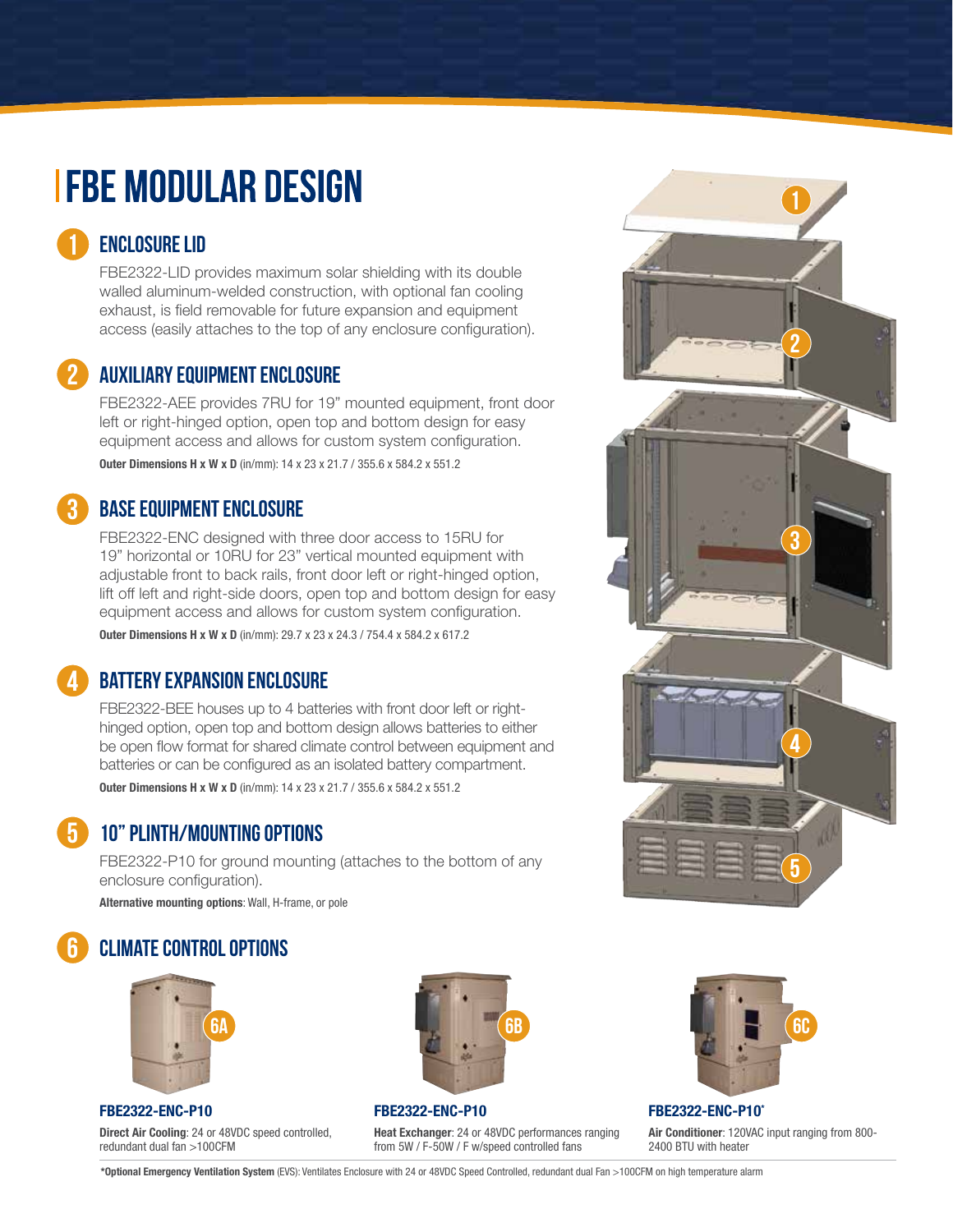



#### FBE2322-AEE

Single carrier requiring up to 7RU of 19" equipment with DC power provided by carrier



#### FBE2322-ENC

Single carrier requiring up to 15RU of 19" or 10RU of 23" equipment with DC power provided by carrier



**MODULAR ENCLOSURE** 

**CONFIGURATION EXAMPLES** 

**FRE2322-ENC** 

Single carrier requiring 7RU of 19" equipment space with integrated battery backed up DC power



#### FBE2322-ENC-BEE

The FBE2322 modular design is engineered to allow you to customize the enclosure to meet current requirements with flexibility for future expansion.

> Single or multiple carrier requiring 15RU of 19" or 10RU of 23" equipment space with separate battery compartment



#### FBE2322-AEE-ENC-BEE-P10

Single or multiple carrier requiring 22RU of 19" or 10RU of 23" and 7RU of 19" equipment space with separate battery compartment on a 10" plinth



#### FBE2322-ENC-BEE-BEE-P10

Single or multiple carrier requiring 15RU of 19" or 10RU of 23" equipment space with multiple separate battery compartments for extended runtime on 10" plinth



FBE2322-AEE-AEE-ENC

Multiple carriers requiring 7RU of isolated access to 19" equipment space with integrated battery backed up DC power on 10" plinth